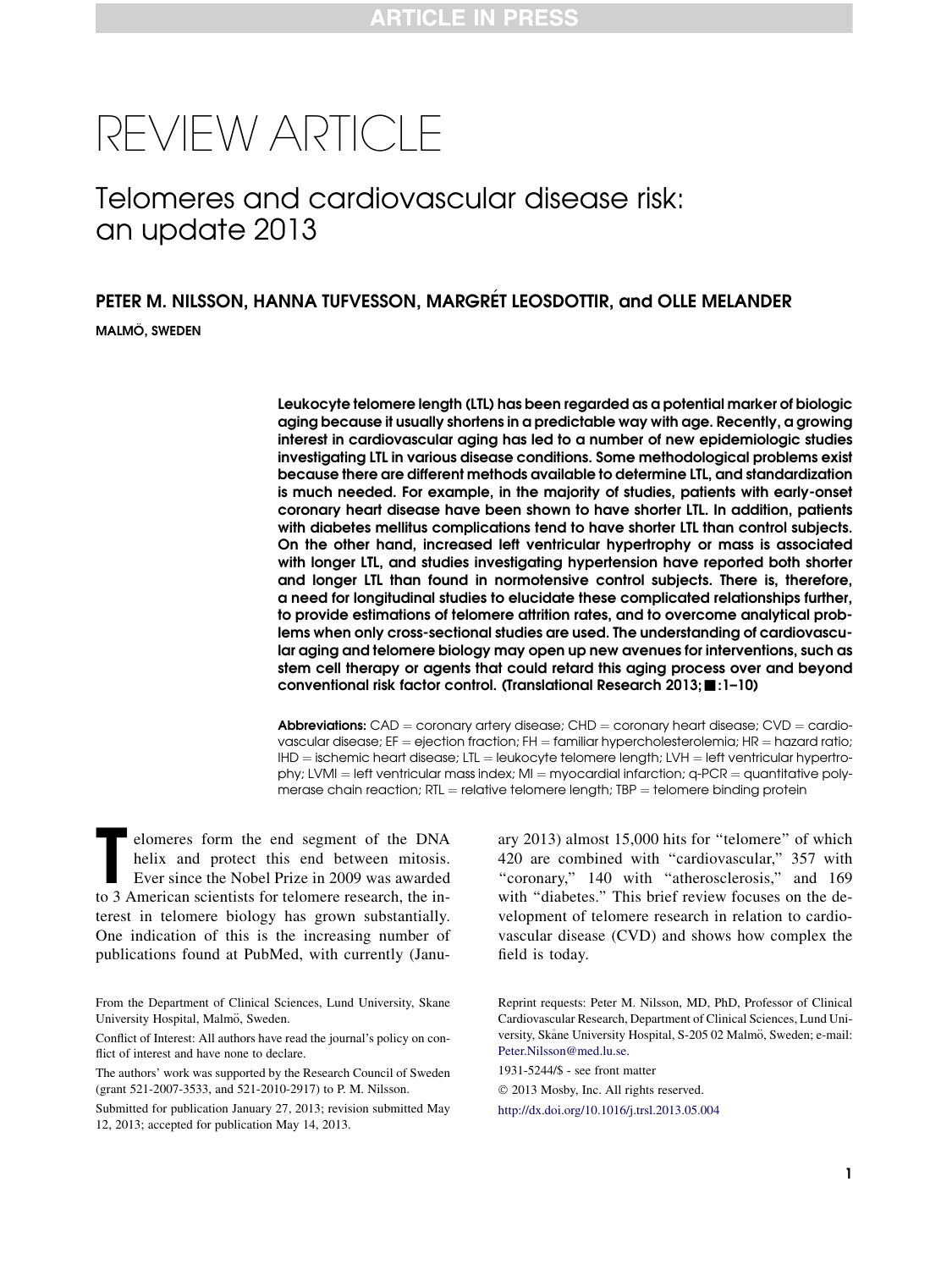### **ARTICLE IN PRESS**

#### STRUCTURE AND FUNCTION OF TELOMERES

Telomeres are repetitive, noncoding DNA sequences (TTAGGG) located at both ends of each chromosome. The length of the telomeres in humans can reach up to 15,000 bp, ending with a single-strand overhang at the  $3'$  end measuring 75 bp–200 bp. The telomere complex consists of several parts: the telomeres themselves, the regulating enzyme telomerase, and a few telomere binding proteins (TBP). Together with TBPs, in the shelterin complex, the telomeres form loop structures that are believed to protect the chromosome ends from fusing with each other, hence preventing possible oncogenic development. $<sup>1</sup>$  $<sup>1</sup>$  $<sup>1</sup>$  The telomere loops also protect the chro-</sup> mosomal DNA from being recognized as damaged, reduce the risk of apoptosis, and stabilize the DNA complex. There is also the more recently described telomere-capping Cdc13-Stn1-Ten1 (CST)-complex that comprises 3 proteins—Cd13 and Stn1, and related to the conserved telomere maintenance complex component 1 (Ten1) originally found in yeast, but also present in humans, and shown in genomewide association studies to participate in telomere maintenance.<sup>2</sup>

During each mitosis, the DNA polymerase replicates the DNA (including the telomeres), but is unable to replicate the last part of the lagging strand, resulting in progressive shortening of the chromosomes. This is called the end replication problem, and the DNA loss amounts to approximately 30 bp–150 bp per mitosis. Because of the non-sense DNA information on the telomeres, the cell can afford losing a few hundred base pairs during each replication without loss of coding DNA and possible oncogenic transformation. Ultimately, the ends of the telomeres become too close to the coding DNA region and the loop structures cannot be kept together. The protective function of the telomeres is lost, and this partially damaged DNA is recognized by tumor suppressors, for which the cell is either programmed for apoptosis or is irreversibly blocked during the G1 phase of mitosis, also termed replicative senescence. The senescent cells have other, more aging-related properties than dividing cells, express different proteins, and, most important, lose their ability to multiply. Critically short telomeres therefore function as a tumor suppressor mechanism.<sup>[3](#page-8-0)</sup>

#### REGULATION OF TELOMERE LENGTH

Variation in leukocyte telomere length (LTL) is seen interindividually, in different tissues and even on sepa-rate chromosomes, and is genetically programmed.<sup>[1,2](#page-8-0)</sup> The attrition rate during life is also thought to be dependent on the initial length of the telomeres. At birth, telomeres are of the same length in boys and girls; later in life, however, they are proportionately

longer in women, especially in the premenopausal years compared with men the same age—an effect attributed to estrogen. Also, the TBPs are believed to exert an effect on the rate of telomere shortening and to prevent premature replicative senescence. It has been debated whether short LTL is a good marker of chronological aging.<sup>[4,5](#page-8-0)</sup>

The more cell divisions that take place in humans (ie, the older persons become), the shorter the telomeres. First, the built-in end replication problem shortens the telomeres, but they are also exposed to reactive oxygen species, which have a predilection for the singlestranded, G-rich telomere overhang. $<sup>6</sup>$  This is an impor-</sup> tant variable associated with aging and with accelerating the telomere attrition rate. Thus, LTL can be regarded as a marker of biologic aging. Unhealthy lifestyle conditions such as smoking and obesity—both of which are associated with low-grade inflammation, a greater leukocyte proliferation rate, and increased reactive oxygen species production—have frequently (but not always) been associated with shorter telomeres in peripheral blood leukocytes.<sup>7</sup>

#### LABORATORY METHODS AVAILABLE

There are some conditions with features of early biologic aging that have been associated with shorter LTL, but also some common chronic disease manifestations show the same findings. Most studies, until recently, have been cross-sectional in design and there is a lack of longitudinal studies with repeated measures of LTL. Different laboratory methods are currently available for the determination of relative LTL (quantitative polymerase chain reaction, q-PCR) or absolute LTL, including the proportion of short telomeres (Southern blot), a more costly and labor-intensive method. Other methods also exist, based on immunofluorescence (fluorescence in situ hybridization). This has contributed to some controversy because different studies apply different methods that sometimes do not suit each other. Recently, 1 study compared the 2 methodologies of q-PCR and Southern blot based on blind measurements on the same samples from 50 donors that were performed in 2 independent laboratories on 2 dif-ferent occasions.<sup>[8](#page-8-0)</sup> Both the q-PCR and Southern blots displayed highly reproducible results, as shown by r values more than 0.9 for the correlations between results obtained by either method on both occasions. The interassay coefficient of variation measurement for the q-PCR was 6.5%, whereas that of the Southern blot was 1.7%. The authors concluded that the relation between the results generated by Southern blot vs those generated by  $q$ -PCR deviated from linearity. $8$  For a number of reasons, Southern blot is considered the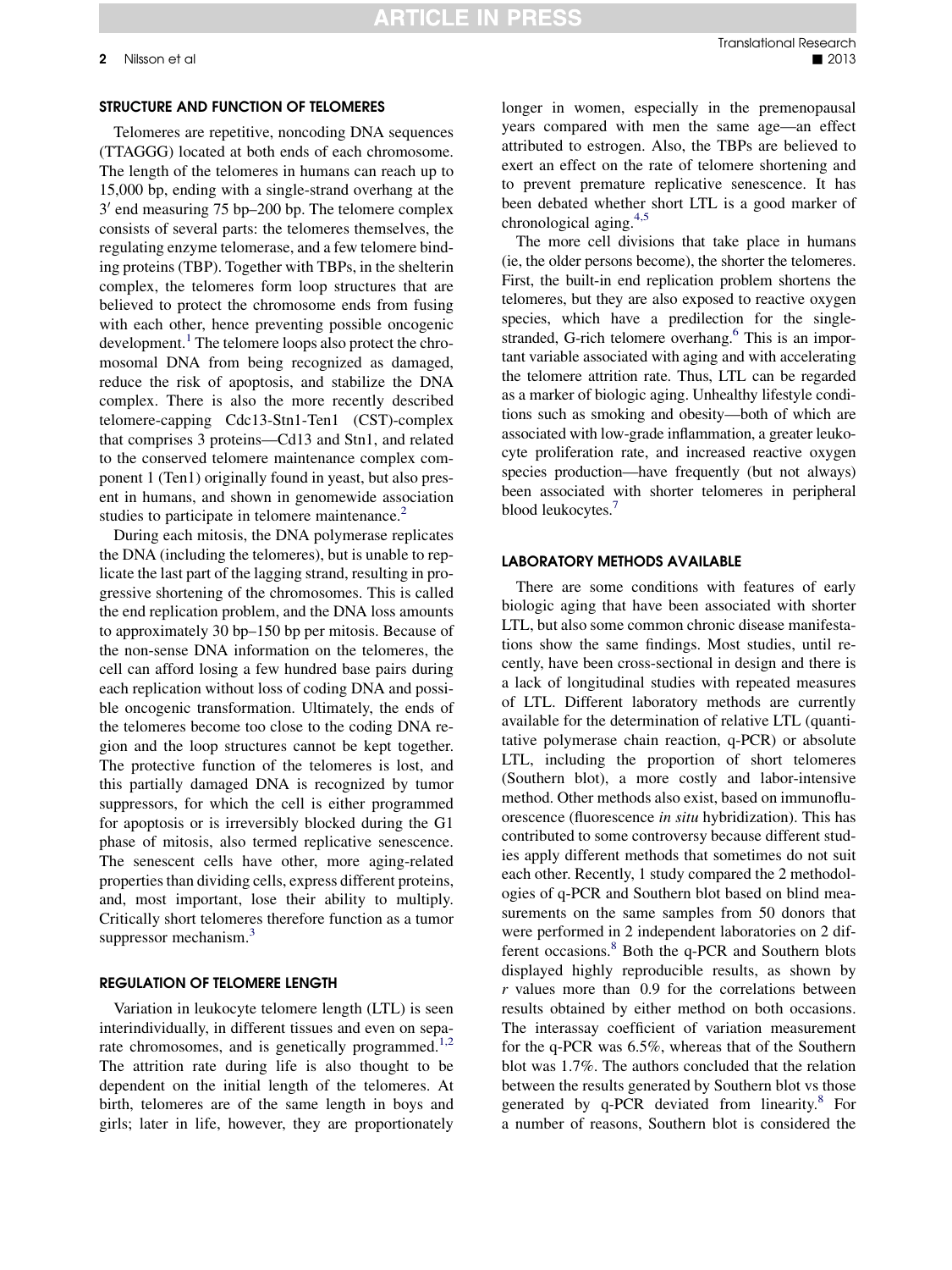gold standard, but this method is also more laborious and expensive. It is for these reasons that q-PCR is used most often in epidemiologic studies, with a few exceptions.

Some skeptics argue that these measurements (q-PCR and Southern blot) are usually carried out on the same cryopreserved DNA, but never on DNA that was isolated from separate blood samples (taken minutes or hours apart). This would be a real validation of the method, because there could be methodological flaws with the q-PCR method. This comes as no surprise when keeping in mind that the telomere sequence TTAGGG is not amplified by complimentary polymerase chain reaction primers but by rather complex GGTTTTTTGAGGGTGA . . . ' 37-oligomers. Therefore, negative studies can easily occur when the methodology is not clean.

#### IS LTL IN PERIPHERAL BLOOD A GOOD MARKER OF TISSUE TELOMERE LENGTH?

Another problem is whether telomere length determination in peripheral blood cells (leukocytes, lymphocytes) really reflects the tissue cell telomere length, for example, in the cardiovascular system. Some publications have stated that such a correlation really exists, for example, between LTL in peripheral blood cells and the vascular tissue. $9$  In concordance with this, there is evidence that the synchrony in telomere length between leukocytes and various tissues of healthy humans is remarkably strong.<sup>[10](#page-8-0)</sup>

In 1 study, however, LTL derived from peripheral blood was associated with the presence of atherosclerotic carotid plaques yet was not a proxy for local plaque telomere length. In that study, plaque telomere length was related to plaque characteristics and development of restenosis after endarterectomy in a group of patients undergoing angiography and intervention. $^{11}$  $^{11}$  $^{11}$ 

#### RISK FACTORS, DISEASE, AND TELOMERE LENGTH

In a number of observational studies, it has been documented that short telomeres or the genetics regulating telomeres are associated with hypertension,  $12$  type 1 diabetes mellitus,  $^{13}$  type 2 diabetes mellitus,  $^{14}$  $^{14}$  $^{14}$  and CVD manifestations,<sup>[15](#page-8-0)</sup> such as risk of coronary heart disease  $(CHD)$ ,<sup>[16](#page-8-0)</sup> carotid atherosclerosis,<sup>[17](#page-8-0)</sup> stroke,<sup>[18](#page-8-0)</sup> and ab-dominal aortic aneurysm.<sup>[19](#page-8-0)</sup> This could be the result of the association with intermediate phenotypes, such as obesity, hypertension, or chronic inflammation, or because of the influence of a less healthy lifestyle, includ-ing smoking.<sup>[7](#page-8-0)</sup> Previous studies have shown a negative association between telomere length and abdominal obesity and smoking, $20$  but also an association with adverse psychosocial factors.[21](#page-8-0) In addition, shorter telomere length has been associated with markers of early vascular aging syndrome, $^{22}$  $^{22}$  $^{22}$  such as increased pulse pressure—a marker of arterial stiffness and a core com-ponent of early vascular aging syndrome.<sup>[23](#page-8-0)</sup>

#### CONTROVERSIAL RESULTS

Some findings, however, have also been contradictory or even paradoxical. For example, longer telomeres have been found in disease conditions in which the hypothesis was to find shorter telomeres (because shorter length is often, but not always, associated with increased risk of disease). Therefore, cross-sectional data on measurements of telomere length are obviously not enough to evaluate the full importance of timedependent changes associated with cardiovascular risk. It thus takes longitudinal studies to compare the telomere attrition rate over time in defined subjects with varying cardiovascular risk. Past studies have shown that 15%–25% of screened subjects might even increase their telomere length over time,  $24$  possibly as a result of to an increased activity of telomerase or the influence of shifting telomere length in different subpopulations of mononuclear cells. This has been criticized, however, because aging displays a unidirectional progression, and it seems unlikely that LTL elongates with age. LTL elongation in longitudinal studies, therefore, reflects measurement errors of LTL primarily in relation to the duration of follow-up periods. $25$ 

The influence of cardiovascular drugs on telomere biology and related changes should also be explored further (eg, in relation to treatment by antihyperten-sive<sup>[26](#page-9-0)</sup> or lipid-lowering drugs<sup>27</sup>). Also, antidiabetes treatment should be tested in a similar way because hyperglycemia is believed to increase tissue aging and the stiffening of arteries.<sup>[28](#page-9-0)</sup>

#### TELOMERE LENGTH AND CARDIOVASCULAR RISK

In numerous past studies, shorter LTL has been found in various conditions associated with  $CVD$ .<sup>[16,29,30](#page-8-0)</sup> A pilot study found that patients with early-onset coronary artery disease (CAD) with premature myocardial infarction (MI) had a shorter mean LTL compared with healthy subjects of the same age and gender [\(Fig 1](#page-3-0)). Furthermore, although both groups experienced telomere attrition with aging, there was a residual difference that served as a marker of increased cardiovascular risk in those patients with early CAD.<sup>[31](#page-9-0)</sup>

In another study of patients with premature MI, a marked reduction in mean LTL was demonstrated compared with healthy control subjects, with a consequent calculated reduction in biologic age of 11.3 years. $32$  This was also the result of a study that associated shorter LTL with an increase in prospective risk of MI.[33](#page-9-0) The West of Scotland Primary Prevention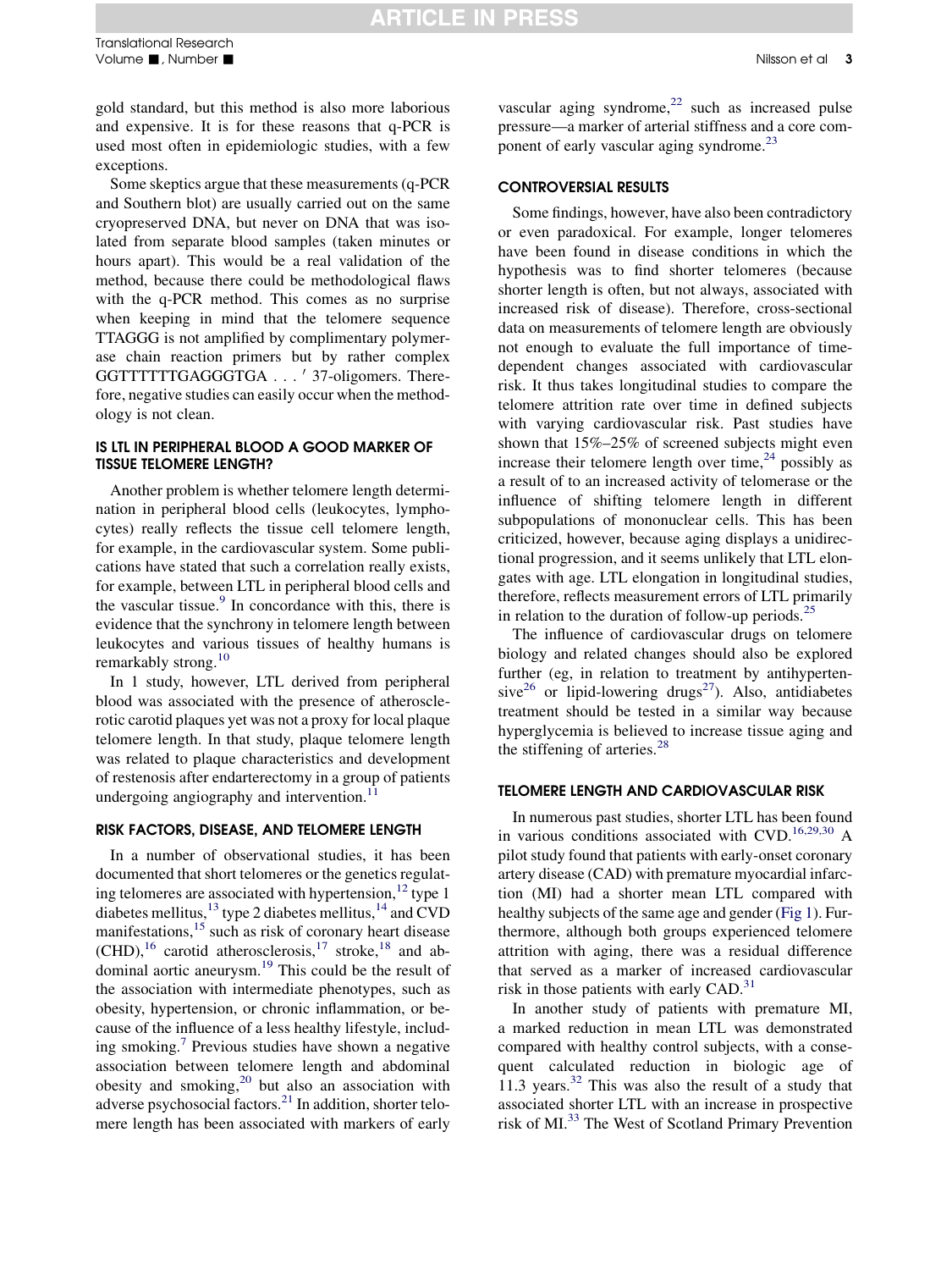<span id="page-3-0"></span>

Fig 1. Plot of mean length of leukocyte DNA terminal restriction fragments vs age of individuals with severe coronary artery disease or normal coronary arteries. CAD, coronary artery disease; TRF, terminal restriction fragments. From reference 31. Reprinted with permission.

Study also demonstrated that LTL is a predictor of future CHD events in middle-age, high-risk men. However, in patients randomized and treated with a statin (pravastatin), the increased risk associated with shorter telomeres was attenuated substantially during follow-up. $27$ 

It has also been shown that LTL is shorter in patients with carotid plaques compared with those without. $34$ However, further studies are needed to compare peripheral measurements (in which rapid cell replication occurs frequently) with those in central tissues (which are less accessible for testing) to determine whether there is a close correlation between these measurements (ie, rate of attrition), as indicated previously. It has even been postulated that there might exist differential aging in different organs, as noticed in kidney transplantation recipients.

#### POSITIVE AND NEGATIVE FINDINGS ON LTL AND CORONARY RISK

A number of newer studies have been published on the association between LTL and ischemic heart disease (IHD). In a large but cross-sectional study, associations between LTL and CHD were evaluated when comparing 598 white male patients  $( $60$  years) who$ survived a first MI and 653 age-matched control sub-jects from across Europe.<sup>[35](#page-9-0)</sup> In addition, 413 coronary artery bypass graft patients and 2 groups of 461 patients with familiar hypercholesterolemia (FH), of whom 162

had premature CHD, were recruited. LTL was measured using a real-time q-PCR. It was reported that LTL was significantly shorter in patients (7.85 kb) compared with control subjects (8.04 kb,  $P = 0.04$ ). In the coronary artery bypass graft substudy, LTL was also significantly shorter compared with control subjects. In the FH patients, LTL was shorter in those with CHD (overall, 8.68 kb) compared with the non-CHD subjects  $(9.23 \text{ kb}, P = 0.012)$ . On the other hand, LTL was not associated with any measured CHD risk factors except for age. These data confirm that subjects with CHD have shorter telomeres than control subjects, and extends this to those with monogenic and polygenic forms of CHD, such as FH.<sup>[35](#page-9-0)</sup>

There are, however, also some negative study findings, which should be acknowledged and form a basis for critical analyses and design of new studies. For example, in 1 Italian study, 199 patients age 18 years– 48 years with a first diagnosis of acute MI were enrolled and were matched with 190 control subjects for sex and age.[36](#page-9-0) LTL was measured at enrollment using a q-PCR-based method. No significant differences in LTL were observed between cases and control subjects, and with the presence of CAD in patients. Furthermore, multivariate regression analysis showed LTL to be significantly shorter in hypertensive patients than in normotensive subjects ( $P = 0.04$ ). In all, 171 patients completed the average follow-up of 9 years, during which time 92 of them presented with a major cardiovascular event. During multivariate regression analysis, the LTL determined at enrollment did not predict major cardiovascular events. The authors concluded that LTL did not represent a marker of acute MI in young patients and was not predictive during follow-up.[36](#page-9-0) This could, however, have been influenced by the relatively young age and low number of study participants as well as other methodological shortcomings. For example, no correlation with chronological age and LTL was shown, as would have been expected.

To settle this controversial issue, large-scale, population-based cohorts are needed. In Denmark, this was achieved in 19,838 subjects from the general population belonging to the Copenhagen City Heart Study and the Copenhagen General Population Study.[37](#page-9-0) Participants were monitored for up to 19 years for incident MI  $(n = 929)$ , IHD  $(n = 2038)$ , and death  $(n = 4342)$ , with a complete follow-up of all subjects. Results indicated that LTL decreased linearly with increasing age in women and men in both studies, as expected. Multifactorial adjusted and significant hazard ratios (HRs) were 1.10 for MI, 1.06 for IHD, and 1.09 for early death per 1000-bp decrease in telomere length. The multifactorial adjusted HRs for the shortest vs the longest decile of telomere length were also significant, along with the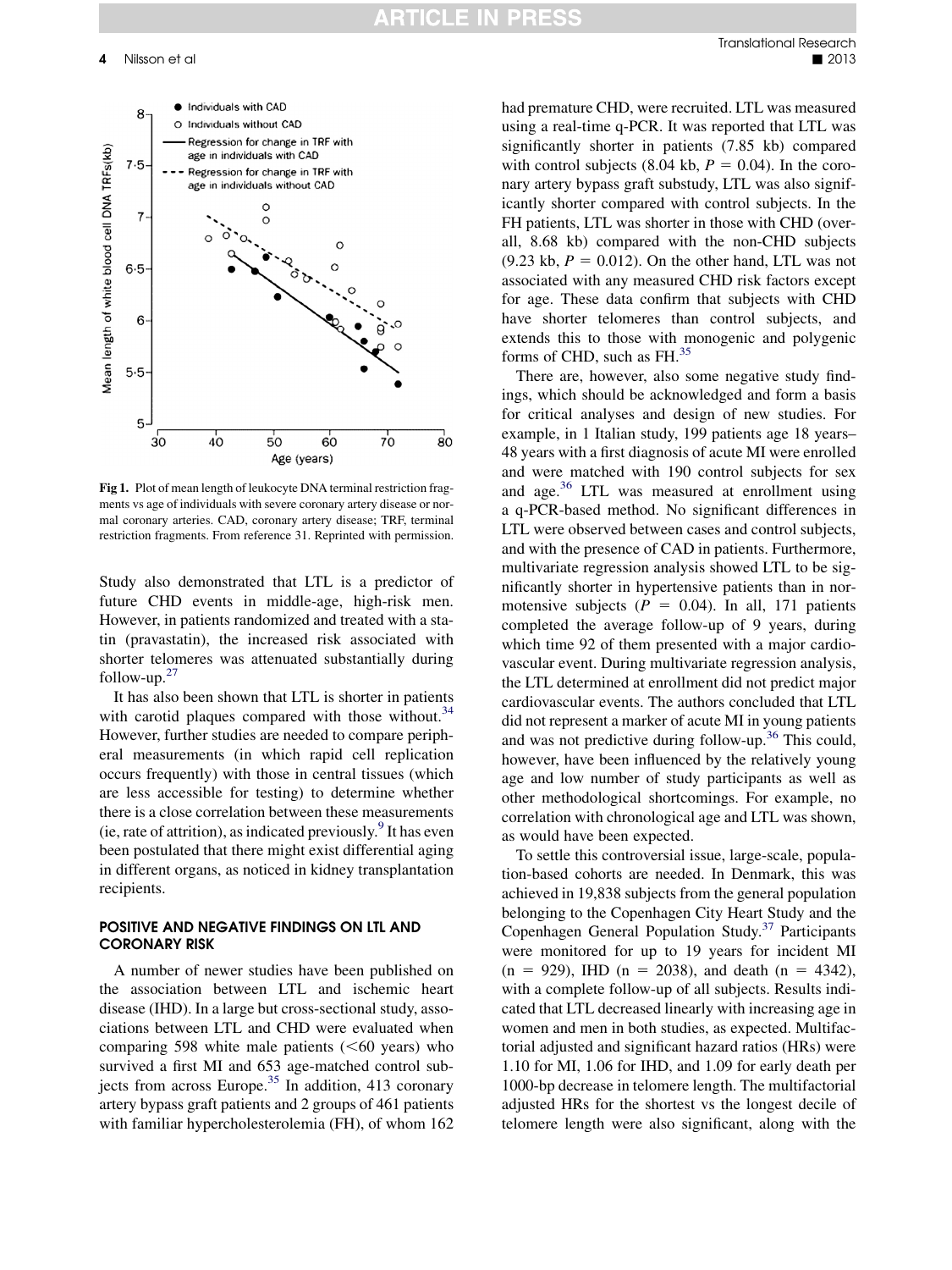HRs for MI (1.49), for IHD (1.24), and for early death (1.25). The authors concluded that short telomere length is associated with only modestly increased but independent risk of MI, IHD, and early death. $37$  Because this is a very large study, and one of the best to date, the results seem to be robust and trustworthy.

One prospective study has indicated a relationship between telomere biology and risk of CHD in patients with acute coronary syndrome[.38](#page-9-0) In addition, telomerase activity in leukocytes has been associated with the presence of calcified atherosclerotic coronary plaque, and was also a predictor of progression of plaque among persons with short telomeres.<sup>[39](#page-9-0)</sup> Also, shorter LTL is associated with high-risk plaque morphology on virtual histology intravascular ultrasound, but not total 3-vessel plaque burden in CAD.<sup>[39](#page-9-0)</sup> Monocytes with disrupted telomeres show increased proinflammatory activity, which is also seen in CAD patients, suggesting that telomere shortening promotes or is associated with high-risk plaque subtypes by increasing proinflammatory activity.<sup>[40](#page-9-0)</sup>

It has been suggested that situational changes in cellular subpopulations could have a significant impact on mean telomere length without actually affecting LTL in the cell populations themselves. In the acute phase of MI, for example, patients develop monocytosis and granulocytosis, paralleled by temporary lymphopenia. Therefore, measurements of mean LTL in these patients could automatically render wrong results when comparing them with healthy control subjects or stable patients with CHD. This should be explored further in future studies.

#### PARADOXICAL FINDINGS IN RELATION TO LEFT VENTRICULAR HYPERTROPHY

As previously indicated, there are some paradoxical findings that are not easily explained. For example, LTL increases in some subjects during follow-up, and it is unclear why this occurs; however, this is most likely to be an artifact. In addition, 2 population-based studies have shown that subjects with left ventricular hypertrophy (LVH) have longer telomeres compared with control subjects, 1 in the United States $41$  and 1 in Belgium.[42](#page-9-0) This is counterintuitive because LVH is usually a marker of target organ damage and underlying risk factor burden, most notably longstanding hypertension in poor control. One possible explanation could be that cell hypertrophy associated with LVH is not associated with frequent cell divisions, as found in tissues with hyperplasia. In addition, data on the relationship between hypertension and telomere length are inconsistent, with some studies showing an inverse association between elevated blood pressure or hypertension and shorter LTL and other studies that do not. This could potentially reflect different origins of the elevated blood pressure, or the age range of study participants (eg, whether hypertension is associated with obesity and insulin resistance).

#### A POPULATION-BASED STUDY IN SWEDEN ON MYOCARDIAL FUNCTION

In a population-based study from Malmö, Sweden, we compared relative TL (RTL) with left ventricular mass and ejection fraction (EF). In addition, the RTL in relation to other markers of cardiovascular risk was investigated, including blood pressure and glucose. The study subjects belonged to a large cohort  $(n = 1792, 70\%$  males) of middle-age to elderly subjects, examined by echocardiography. These were mostly elderly subjects free of previous MI, stratified for increasing levels of hyperglycemia and/or type 2 diabetes mellitus. Methods as well as various definitions used have been described previously by Leosdottir et al.[43](#page-9-0) The echocardiographic examination was carried out by use of tissue Doppler imaging. The left ventricular mass index (LVMI) and EF were calculated, as described in detail.<sup>[43](#page-9-0)</sup> The method used for assessment of RTL was q-PCR, described previously by Cawthon.<sup>[44](#page-9-0)</sup>

#### RESULTS ON LTL IN RELATION TO LVM AND BLOOD PRESSURE

All subjects ( $n = 204$ ) that were T/S, where T is the amount of telomere and S is the amount of a single copy gene in each well outliers (outside T/S range, 0.5–2.5) or had unrealistic data on blood pressure levels (based on extreme values) or LVMI were excluded. Thus, a total of 1588 subjects remained, including 570 subjects (35.9 %) with type 2 diabetes mellitus. The main clinical characteristics of the study sample are presented in [Table I](#page-5-0). RTL was associated inversely with age  $(P = 2.37 \times 10^{-30})$ , adjusted for gender. RTL was also associated negatively with smoking status ( $P = 0.049$ ) and fasting plasma glucose ( $P = 0.032$ ) in all subjects. In females, RTL tended to be longer than in males, but this association was of borderline significance after adjusting for age and smoking ( $P = 0.054$ ). RTL, adjusted for age and gender, was associated positively with levels of systolic and diastolic blood pressure ( $P = 0.045$  and P  $= 0.011$ , respectively). These correlations were still significant after adjusting for additional confounders, such as body mass index, smoking and use of antihypertensive treatment ([Table II\)](#page-6-0). In addition, RTL was longer in hypertensive subjects compared with normotensive control subjects ( $P = 0.038$ ; [Table III\)](#page-7-0). Furthermore, RTL was neither correlated to LVMI ( $P = 0.9$ ) nor to EF ( $P = 0.8$ ) or pulse pressure ( $P = 0.3$ ) after adjusting for age and gender in the whole cohort.

We concluded, therefore, that LTL in these elderly subjects (representing survivors aged 70 years–75 years)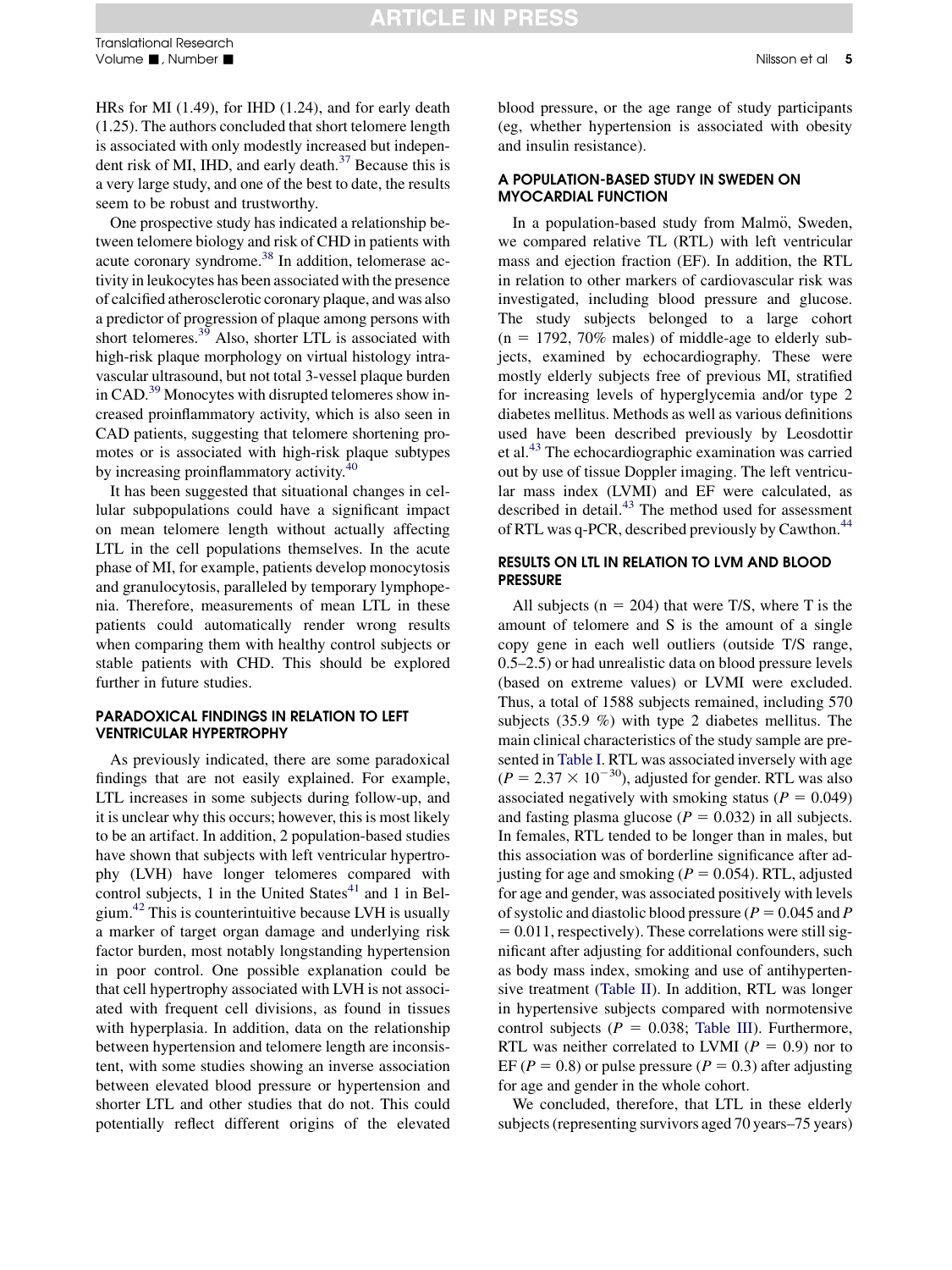## **ARTICLE IN PRESS**

|                                          |              |              | Nondiabetic subjects |              | Subjects with diabetes mellitus |              |
|------------------------------------------|--------------|--------------|----------------------|--------------|---------------------------------|--------------|
| Characteristic                           | Men          | Women        | Men                  | Women        | Men                             | Women        |
| n                                        | 1110         | 478          | 674                  | 344          | 436                             | 134          |
| Age, years; mean (SD)                    | 66.9 (6.0)   | 69.5(5.1)    | 66.5(6.1)            | 69.1 (5.2)   | 67.7(5.8)                       | 70.5(4.7)    |
| BMI, kg/m <sup>2</sup> ; mean (SD)       | 28.2(4.0)    | 28.5(5.1)    | 27.5(3.6)            | 27.8(4.8)    | 29.5(4.2)                       | 30.4(5.4)    |
| SBP, mmHg; mean (SD)                     | 148.1 (19.7) | 144.8 (20.0) | 147.3 (19.1)         | 143.5 (19.2) | 149.5 (20.5)                    | 148.1 (21.7) |
| DBP, mmHg; mean (SD)                     | 85.1 (10.3)  | 82.5(10.1)   | 85.6 (10.2)          | 82.6 (10.2)  | 84.3 (10.4)                     | 82.2(9.9)    |
| fP-glucose, mmol/L; mean (SD)            | 7.0(2.1)     | 6.4(1.9)     | 5.9(0.6)             | 5.7(1.0)     | 8.6(2.5)                        | 8.3(2.3)     |
| LDL-C, mmol/L; mean (SD)                 | 3.38(0.99)   | 3.65(1.00)   | 3.55(0.95)           | 3.79(0.97)   | 3.13(1.00)                      | 3.29(0.99)   |
| HDL-C, mmol/L; mean (SD)                 | 1.23(0.34)   | 1.53(0.47)   | 1.29(0.34)           | 1.58(0.47)   | 1.14(0.32)                      | 1.42(0.45)   |
| EF, %; mean (SD)                         | 59.1(8.1)    | 62.3(6.6)    | 59.3(7.7)            | 62.5(6.9)    | 58.7(8.7)                       | 61.7(5.9)    |
| LVMI, $g/m^2$ ; mean (SD)                | 95.3(25.3)   | 83.6 (20.5)  | 94.2 (24.7)          | 82.0 (19.4)  | 97.1(26.1)                      | 87.7 (22.6)  |
| Relative telomere length, T/S; mean (SD) | 1.16(0.34)   | 1.16(0.34)   | 1.17(0.34)           | 1.18(0.35)   | 1.14(0.34)                      | 1.10(0.31)   |
| Hypertension at examination, %           | 80.6         | 79.9         | 75.8                 | 77.0         | 88.1                            | 87.3         |
| Current smoker, %                        | 47.7         | 31.4         | 48.4                 | 31.8         | 46.6                            | 30.5         |
| On antihypertensive treatment, %         | 49.6         | 50.0         | 40.8                 | 46.2         | 63.3                            | 59.7         |

#### <span id="page-5-0"></span>Table I. Clinical characteristics of the Malmö Preventive Project subjects ( $n = 1588$ )

Abbreviations: BMI, body mass index; DBP, diastolic blood pressure; EF, ejection fraction; fP-glucose, fasting plasma glucose; HDL-C, high-density cholesterol; LDL-C, low-density cholesterol; LVMI, left ventricular mass index; SBP, systolic blood pressure; SD, standard deviation; T/S, amount of telomere/amount of a single copy gene in each well.

Hypertension is defined as systolic blood pressure more than 140 mmHg or diastolic blood pressure more than 90 mmHg or use of antihypertensive treatment.

was not associated with left ventricular mass, but was associated positively with hypertension and blood pressure levels in elderly subjects with normal glucose tolerance, not seen in subjects with type 2 diabetes mellitus. Our data thus suggest that subjects with hypertension have longer telomeres than normotensive subjects, at least in the elderly. No associations were observed between RTL and LVMI or pulse pressure, both variables being influenced by elevated blood pressure level. In subjects with established type 2 diabetes mellitus, no association was found between RTL and blood pressure levels, gender, and smoking. These results might indicate that telomere length is a stronger indicator of cardiovascular risk factors in subjects with normal glucose tolerance. In subjects with diabetes mellitus, however, the association between RTL and the different variables analyzed may be obscured by the influence of poor glucometabolic control. In the whole cohort, RTL showed an inverse relation to fasting plasma glucose. However, this relation was absent in the nondiabetic group. When comparing subjects with and without type 2 diabetes mellitus, RTL was longer in the nondiabetic group, although this association did not reach significance after full adjustments.

Regardless of study limitations, RTL was still strongly correlated to age in the whole sample based on multiple regression analysis. There was a highly significant inverse relationship between RTL and age  $(P = 2.37 \times 10^{-30})$ , after adjusting for gender, despite a rather high variation coefficient (17%). Because this is a well-known and expected correlation used as a methodological control in earlier telomere studies, we believe our data to be accurate. Another advantage of the current study is the size of the study population, which is unusually large, with 1588 subjects undergoing tissue Doppler imaging echocardiography. LVM and pulse pressure are often regarded as markers of longstanding hypertension. Further studies, preferably based on repeated measures of telomere length over time, are needed to expand our knowledge concerning the biology of telomeres and its associations with cardiovascular risk factors and disease as well as associations with cardiac morphology and function across the life span. There might even exist an interaction with genetic markers (ie, the angiotensin converting enzyme insertion/deletion polymorphism) in influencing telomere length and LVH, $45$  and this may be of special relevance in essential hypertension.<sup>[46](#page-9-0)</sup>

We can thus conclude that RTL was related inversely to age but not with measures of cardiac morphology or function (LVMI, EF) in a cross-sectional, observational study in elderly subjects from an urban population, stratified for increasing levels of fasting plasma glucose and diabetes mellitus. Furthermore, RTL was associated positively with blood pressure levels and hypertension status in subjects with normal glucose tolerance, but not in subjects with diabetes mellitus. In the whole cohort, RTL was associated inversely with fasting plasma glucose levels. Future studies should investigate these associations preferably based on repeated measures and changes of RTL (attrition rate) over time.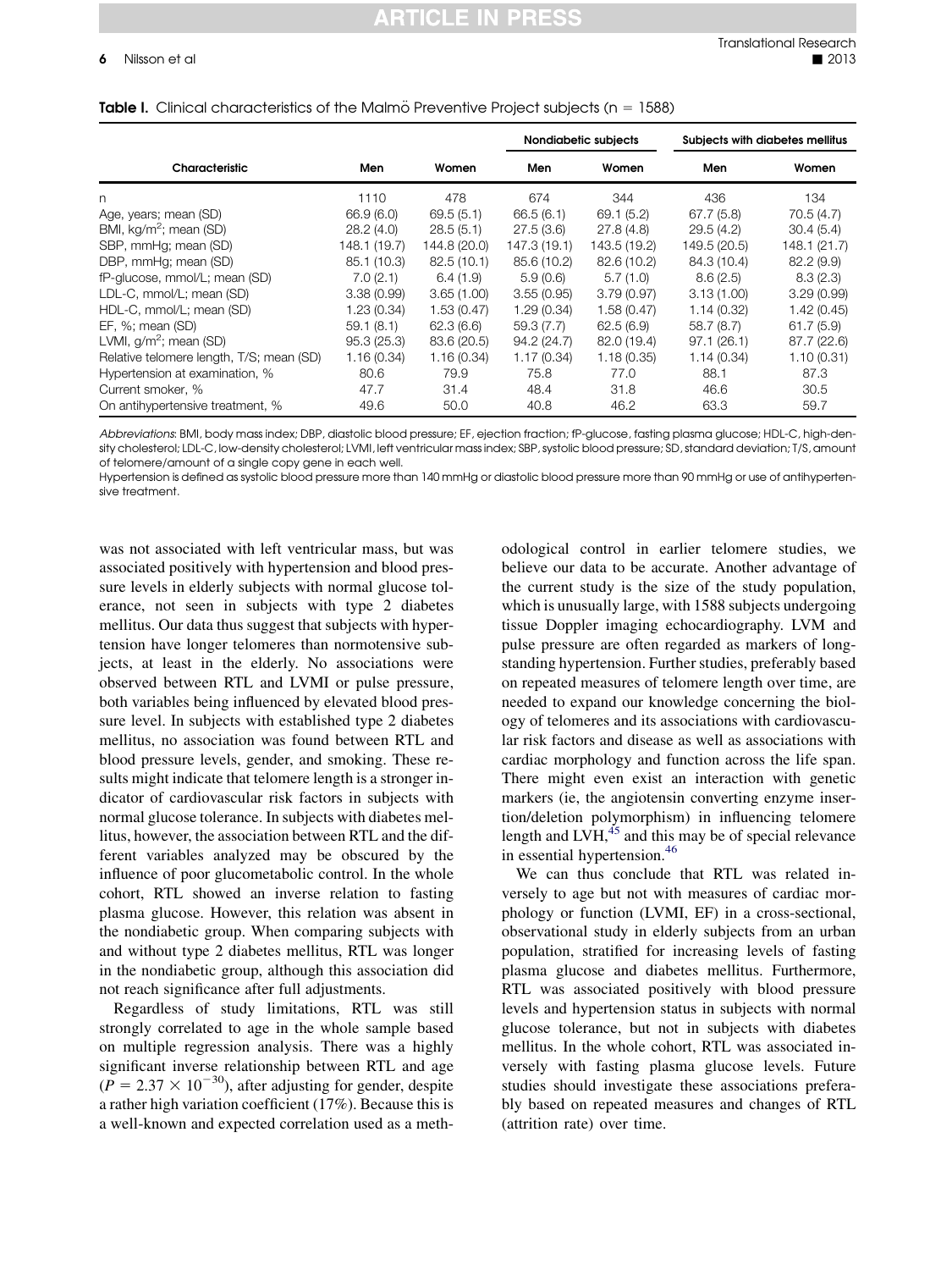<span id="page-6-0"></span>Table II. Cross-sectional associations between relative telomere length and cardiovascular risk factors including LVMI

| Variable           | <b>Model covariates for</b><br>adjustment | All subjects |           | Nondiabetic participants |           | Participants with diabetes mellitus |           |
|--------------------|-------------------------------------------|--------------|-----------|--------------------------|-----------|-------------------------------------|-----------|
|                    |                                           | β            | P value   | $\beta$                  | P value   | $\beta$                             | P value   |
| Age, year          | <b>Sex</b>                                | $-0.29$      | $<$ 0.001 | $-0.303$                 | $<$ 0.001 | $-0.255$                            | $<$ 0.001 |
| BMI, $kg/m2$       | Age, sex                                  | $-0.019$     | 0.43      | $-0.008$                 | 0.78      | $-0.012$                            | 0.77      |
|                    | Age, $sex +$ smoking<br>$+$ AHT           | $-0.029$     | 0.23      | $-0.022$                 | 0.47      | $-0.016$                            | 0.70      |
| SBP, mmHq          | Age, sex                                  | 0.049        | 0.045     | 0.055                    | 0.07      | 0.047                               | 0.24      |
|                    | Age, $sex + BMI +$<br>smoking $+$ AHT     | 0.049        | 0.044     | 0.057                    | 0.06      | 0.043                               | 0.30      |
| DBP, mmHq          | Age, sex                                  | 0.062        | 0.01      | 0.068                    | 0.026     | 0.052                               | 0.21      |
|                    | Age, $sex + BMI +$<br>smoking $+$ AHT     | 0.068        | 0.007     | 0.073                    | 0.018     | 0.052                               | 0.22      |
| PP, mmHg           | Age, sex                                  | 0.024        | 0.33      | 0.028                    | 0.35      | 0.031                               | 0.45      |
|                    | Age, $sex + BMI +$<br>smoking $+$ AHT     | 0.022        | 0.38      | 0.028                    | 0.36      | 0.025                               | 0.55      |
| fP-glucose, mmol/L | Age, sex                                  | $-0.054$     | 0.027     | $-0.006$                 | 0.84      | $-0.074$                            | 0.07      |
|                    | Age, $sex + BMI +$<br>smoking $+$ AHT     | $-0.054$     | 0.032     | $-0.001$                 | 0.98      | $-0.073$                            | 0.08      |
| LDL-C, mmol/L      | Age, sex                                  | 0.038        | 0.13      | 0.023                    | 0.45      | 0.047                               | 0.26      |
|                    | Age, $sex + BMI +$<br>smoking $+$ AHT     | 0.044        | 0.09      | 0.034                    | 0.29      | 0.043                               | 0.33      |
| HDL-C, mmol/L      | Age, sex                                  | 0.006        | 0.80      | 0.006                    | 0.84      | $-0.016$                            | 0.70      |
|                    | Age, $sex + BMI +$<br>smoking $+$ AHT     | 0.005        | 0.87      | 0.008                    | 0.80      | $-0.019$                            | 0.68      |
| LVMI, $g/m^2$      | Age, sex                                  | 0.002        | 0.94      | 0.025                    | 0.44      | $-0.027$                            | 0.53      |
|                    | Age, $sex + BMI +$<br>smoking + AHT       | 0.005        | 0.85      | 0.019                    | 0.56      | $-0.013$                            | 0.77      |
| EF(%)              | Age, sex                                  | 0.005        | 0.84      | $-0.024$                 | 0.45      | 0.047                               | 0.27      |
|                    | Age, $sex + BMI +$<br>smoking $+$ AHT     | 0.002        | 0.93      | $-0.022$                 | 0.49      | 0.042                               | 0.33      |

Abbreviations: AHT, antihypertensive treatment; BMI, body mass index; DBP, diastolic blood pressure; EF, ejection fraction; fP-glucose, fasting plasma glucose; HDL-C, high-density cholesterol; LDL-C, low-density cholesterol; LVMI, left ventricular mass index; PP, pulse pressure; SBP, systolic blood pressure.

Multivariate linear regression analysis with significant correlations are indicated in bold type.

#### NEED FOR LONGITUDINAL STUDIES ON TELOMERE **ATTRITION**

#### As stated previously, most existing studies have been cross-sectional in nature, and further follow-up studies with repeated measurements of LTL are needed to understand more completely the interplay between cardiovascular risk and changes in the biology and length of telomeres ([Fig 2](#page-8-0)). Just a few longitudinal studies with repeated measurements of telomere length are currently available. In 1 such population-based study from Malmö, Sweden, it was shown that changes in relative LTL (telomere attrition) over 15 years was associated with markers of cardiovascular aging, such as increased risk of MI, treatment with antihypertensive drugs (as a marker of longstanding hypertension), and elevated brachial pulse pressure, based on preliminary data presented at the European Society of Hypertension XXI annual meeting in Milan, June  $2011<sup>47</sup>$  $2011<sup>47</sup>$  $2011<sup>47</sup>$

#### GENETICS AND FAMILY TRAITS OF TELOMERE LENGTH

Another way to try to disentangle the causality problem that relates to telomere biology and CVD is to look for the genetic factors regulating telomere biology as well as family traits of telomere length in relation to disease. Previous genomewide association studies identified 2 loci on chromosomes 3q26.2 (telomerase RNA component [TERC]) and 10q24.33 (oligonucleotide/oligosaccharide-binding folds containing one gene [OBFC1]) that are associated with the interindividual LTL variation. In a meta-analysis of 9190 individuals from 6 independent genomewide association studies and validation in 2226 individuals from 4 additional studies, the genetic architecture of interindividual LTL variation in the general population was described, showing the genetic influence and thus hereditary traits. $^{2}$  $^{2}$  $^{2}$  In another cohort study prospective CVD mortality was investigated in relation to single nucleotide polymorphisms in *OBFC1* and *TERC*,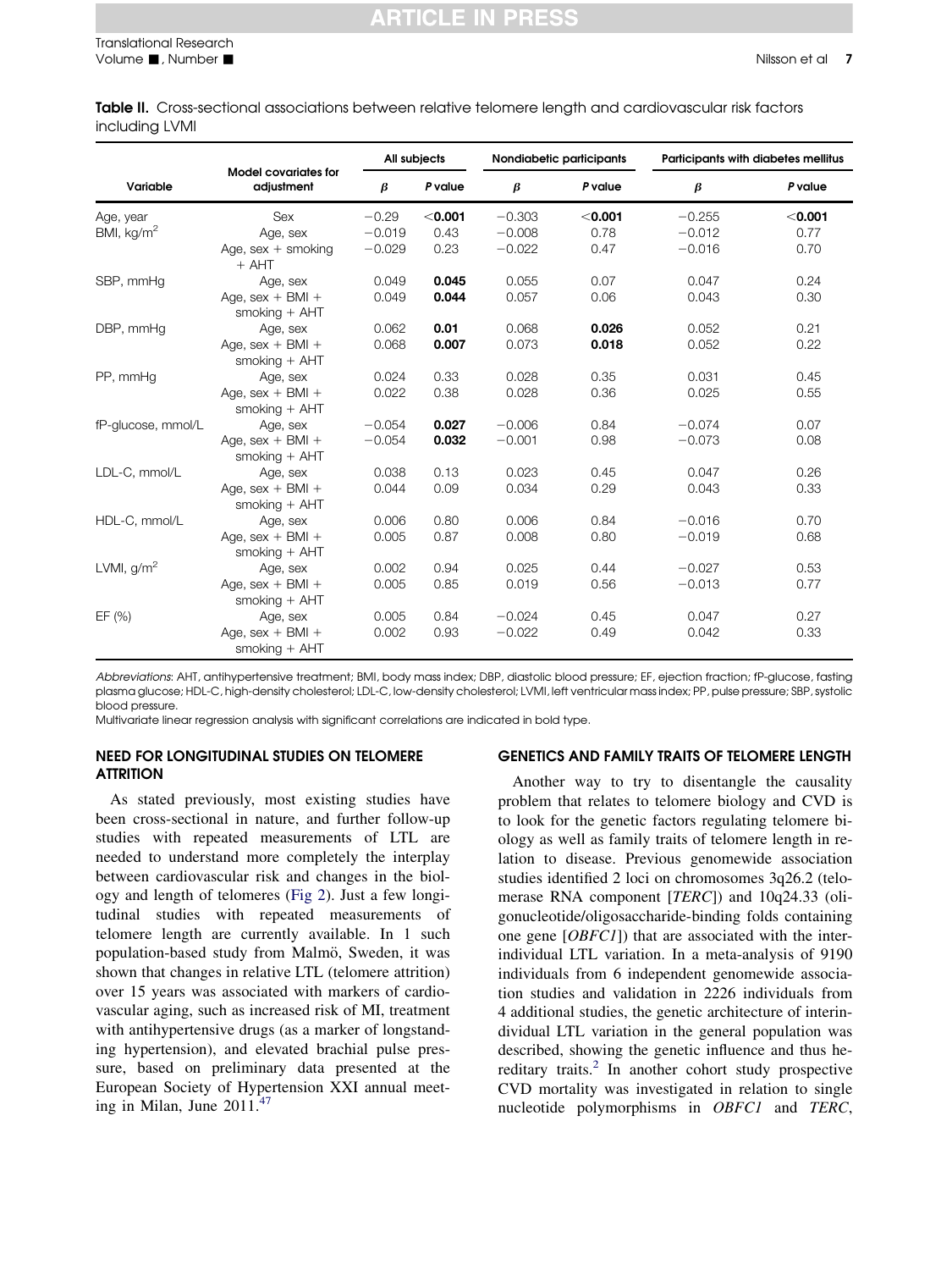<span id="page-7-0"></span>Table III. Multiple logistic regression analysis for relative telomere length correlations with categories of gender, hypertension, type 2 diabetes mellitus, and smoking

|                 | <b>Model covariates</b>                                        | All subjects |         | Nondiabetic participants |           | <b>Participants with diabetes mellitus</b> |           |
|-----------------|----------------------------------------------------------------|--------------|---------|--------------------------|-----------|--------------------------------------------|-----------|
| Categories      |                                                                | β            | P value | β                        | P value   | β                                          | P value   |
| Gender          | Age                                                            | 0.493        | 0.013   | 0.638                    | 0.009     | 0.075                                      | 0.83      |
|                 | $Aqe + smoking$                                                | 0.39         | 0.054   | 0.56                     | 0.024     | $-0.102$                                   | 0.78      |
| Hypertension    | Age, gender                                                    | 0.471        | 0.038   | 0.704                    | 0.008     | 0.007                                      | 0.99      |
|                 | Age, gender $+$ smoking<br>$+$ BMI $+$ AHT                     | 0.567        | 0.034   | 0.757                    | 0.016     | 0.084                                      | 0.87      |
| DM <sub>2</sub> | Age, gender                                                    | $-0.259$     | 0.17    | <b>NA</b>                | <b>NA</b> | <b>NA</b>                                  | <b>NA</b> |
|                 | Age, gender $+$ smoking<br>$+$ hypertension $+$ BMI<br>$+$ AHT | $-0.317$     | 0.11    |                          |           |                                            |           |
| Current smoker  | Age, gender                                                    | $-0.361$     | 0.049   | $-0.414$                 | 0.072     | $-0.277$                                   | 0.36      |
|                 | Age, gender $+$<br>hypertension + AHT                          | $-0.37$      | 0.044   | $-0.453$                 | 0.05      | $-0.275$                                   | 0.37      |

Abbreviations: AHT, antihypertensive treatment; BMI, body mass index; DM2, type 2 diabetes mellitus; NA, not applicable.

Hypertension is defined as systolic blood pressure more than 140 mmHg or diastolic blood pressure more than 90 mmHg or presence of antihypertensive treatment. Diabetes mellitus is defined as a history of diabetes mellitus by questionnaire or use of antidiabetic treatment or fasting plasma glucose  $\geq$ 7.0 mmol/L at 2 separate measurements or fasting plasma glucose  $\geq$ 11.1 mmol/L at 1 measurement. All significant correlations are indicated in bold.

genes related to LTL, among 3271 white participants age 65 years or older. $48$  The findings supported the hypothesis that telomere biology and associated genes may play a role in CVD-related death, particularly among women. In addition, it has been shown that genes encoding TERC are associated with both LTL and longevity in humans.[49](#page-9-0)

Telomerase activity is exhibited in gametes and stem and tumor cells. In human somatic cells, proliferation potential is strictly limited and senescence follows approximately 50 cell divisions–70 cell divisions. Telomerase activity is regulated in a complex way during the life course, as reviewed.<sup>[50](#page-9-0)</sup> Hills and Lansdorp<sup>[51](#page-9-0)</sup> performed a detailed study of the telomere length by flow fluorescence *in situ* hybridization analysis in leukocytes from 835 healthy individuals and 60 individuals with reduced telomerase activity. Healthy individuals showed a broad range in average telomere length in granulocytes and lymphocytes at any given age. The average telomere length declined with age at a rate that differed between age-specific breakpoints and between cell types. Heterozygous carriers for mutations in either the telomerase reverse transcriptase or the TERC gene displayed striking and comparable telomere length deficits. Furthermore, noncarrier relatives of such heterozygous individuals had somewhat shorter leukocyte telomere lengths than expected; this difference was most profound for granulocytes. $51$ Failure to maintain telomere homeostasis as a result of partial telomerase deficiency is thought to trigger cell senescence or cell death, eventually causing tissue failure syndromes.

Family studies have not been unequivocal, and different findings have been presented. In the Belgian Asklepios study, LTL was measured using telomere restriction fragment analysis (Southern blot) in the young to middle-aged  $(\sim 35 \text{ years} - 55 \text{ years})$ , free from overt CVD and from the general population, and could be combined with data on family history of CVD. No shorter LTL could be found in healthy subjects with a positive family history of CVD compared with those without, and the authors concluded that these findings cast serious doubt on the hypothesis that LTL is shorter in families with an increased risk of CVD and do not, in their opinion, support the telomere hypothesis of  $CVD$ .<sup>[52](#page-9-0)</sup> However, in patients with ischemic heart failure, reduced LTL was recorded in their offspring, suggesting a potential causal link of LTL in IHD. In addition, strong correlations were found in another study between parent and offspring LTL in all examined cell types, suggesting high heritability of LTL among cell types.<sup>[53](#page-9-0)</sup>

#### **CONCLUSIONS**

Research in telomere biology may help elucidate ways to measure cardiovascular aging, based not only on physiological changes but also by use of biomarkers,<sup>[54](#page-9-0)</sup> in which determination of LTL could be of some interest. There is no doubt that aging itself is of major importance in understanding how the vascular tree and the myocardium change at a cellular level in all humans. This has been described in a recent review on aging and atherosclerosis, noting mechanisms, functional consequences, and potential therapeutics for cellular senescence.[55](#page-9-0) It is, however, not sufficient to measure LTL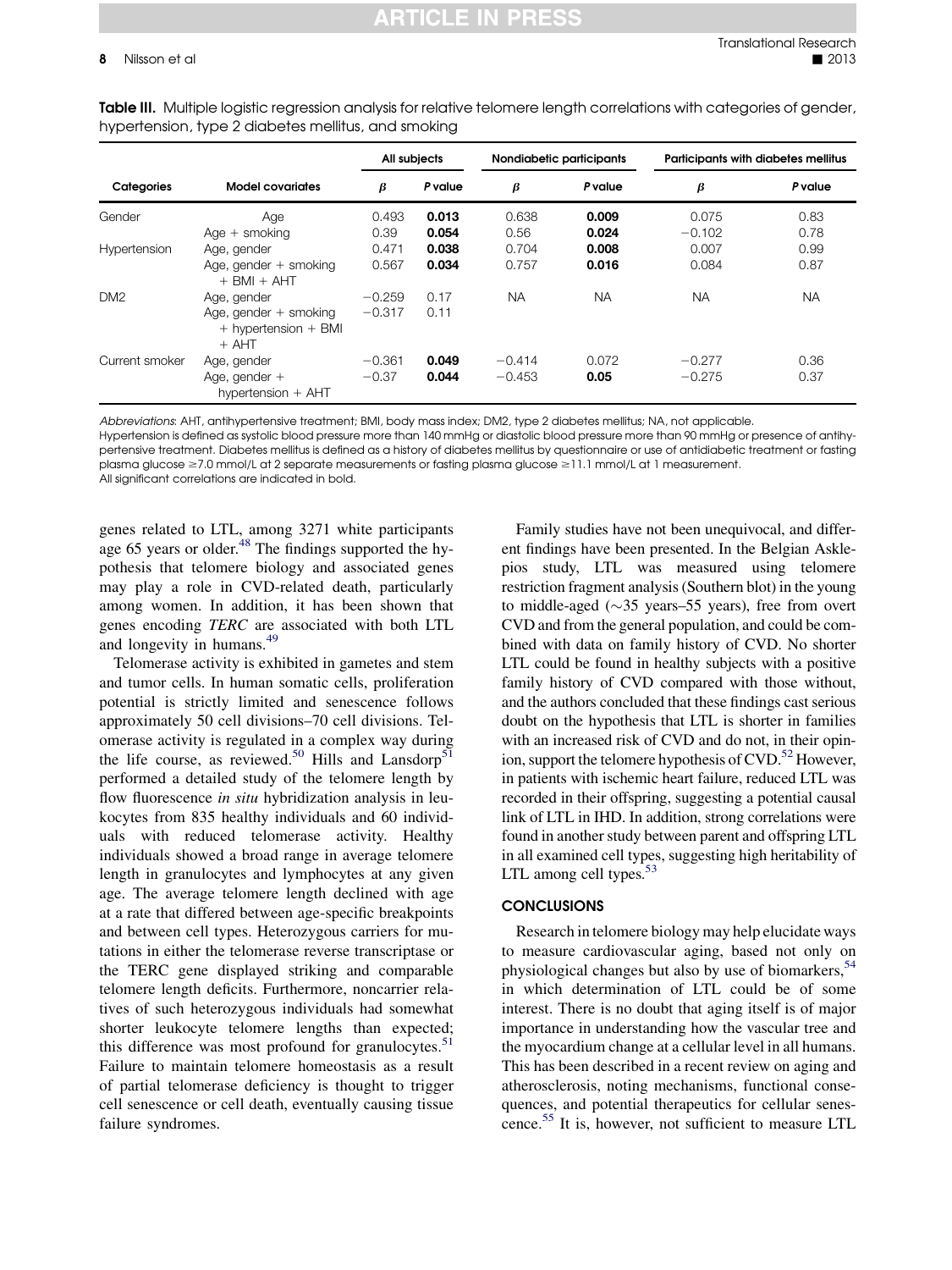#### **RTICLE IN PRESS**

<span id="page-8-0"></span>

Fig 2. Distribution of the rate of change in leukocyte telomere length (LTL) in Louisiana study participants. A total of 561 participants showed LTL shortening, and 74 showed either gain ( $n = 68$ ) or no change  $(n = 6)$  in LTL between baseline (1995–1996) and followup (2001–2006) examinations. From reference 24. Reprinted with permission.

in cross-sectional studies only and to analyze correlations or associations. Instead, there is a need to do repeated measurements during follow-up studies or in relation to different drug treatments. Furthermore, other aspects of telomere biology should also be measured (eg, telomerase) because LTL is longer in patients with a better physical capacity, indicating a change in telome-rase activity related to lifestyle.<sup>[56](#page-9-0)</sup> This has also been shown as a result of improved lifestyle for 3 months in a pilot study in 30 men with prostatic cancer when increased telomerase activity was recorded.<sup>[57](#page-9-0)</sup>

The genes regulating telomere biology should be tested for associations with CVD manifestations to prove causality between the biomarker (telomere length), and the disease manifestation, which would be possible if Mendelian randomization principles are used.<sup>[58](#page-9-0)</sup>

In cardiovascular medicine, the concept of the cardio-vascular aging continuum has now emerged as useful.<sup>[59](#page-9-0)</sup> This is also why research needs to be developed to find out more about the telomere system in health and disease, especially in relation to  $CVD^{16}$  and other chronic disease conditions.<sup>[60](#page-9-0)</sup>

#### **REFERENCES**

- 1. [Longhese MP, Anbalagan S, Martina M, Bonetti D. The role of](http://refhub.elsevier.com/S1931-5244(13)00147-3/sref1) [shelterin in maintaining telomere integrity. Front Biosci 2012;](http://refhub.elsevier.com/S1931-5244(13)00147-3/sref1) [17:1715–28.](http://refhub.elsevier.com/S1931-5244(13)00147-3/sref1)
- 2. [Mangino M, Hwang SJ, Spector TD, et al. Genome-wide meta](http://refhub.elsevier.com/S1931-5244(13)00147-3/sref2)[analysis points to CTC1 and ZNF676 as genes regulating telomere](http://refhub.elsevier.com/S1931-5244(13)00147-3/sref2) [homeostasis in humans. Hum Mol Genet 2012;21:5385–94](http://refhub.elsevier.com/S1931-5244(13)00147-3/sref2).
- 3. [Larsson LG. Oncogene- and tumor suppressor gene-mediated](http://refhub.elsevier.com/S1931-5244(13)00147-3/sref3) [suppression of cellular senescence. Semin Cancer Biol 2011;21:](http://refhub.elsevier.com/S1931-5244(13)00147-3/sref3) [367–76](http://refhub.elsevier.com/S1931-5244(13)00147-3/sref3).
- 4. [Dunshea G, Duffield D, Gales N, Hindell M, Wells RS,](http://refhub.elsevier.com/S1931-5244(13)00147-3/sref4) [Jarman SN. Telomeres as age markers in vertebrate molecular](http://refhub.elsevier.com/S1931-5244(13)00147-3/sref4) [ecology. Mol Ecol Resour 2011;11:225–35.](http://refhub.elsevier.com/S1931-5244(13)00147-3/sref4)
- 5. [Sanders JL, Fitzpatrick AL, Boudreau RM, et al. Leukocyte telo](http://refhub.elsevier.com/S1931-5244(13)00147-3/sref5)[mere length is associated with noninvasively measured age](http://refhub.elsevier.com/S1931-5244(13)00147-3/sref5)[related disease: the Cardiovascular Health Study. J Gerontol A](http://refhub.elsevier.com/S1931-5244(13)00147-3/sref5) [Biol Sci Med Sci 2012;67:409–16](http://refhub.elsevier.com/S1931-5244(13)00147-3/sref5).
- 6. [Naka K, Muraguchi T, Hoshii T, Hirao A. Regulation of reactive](http://refhub.elsevier.com/S1931-5244(13)00147-3/sref6) [oxygen species and genomic stability in hematopoietic stem cells.](http://refhub.elsevier.com/S1931-5244(13)00147-3/sref6) [Antiox Redox Signal 2008;10:1883–94.](http://refhub.elsevier.com/S1931-5244(13)00147-3/sref6)
- 7. [Valdes AM, Andrew T, Gardner JP, et al. Obesity, cigarette smok](http://refhub.elsevier.com/S1931-5244(13)00147-3/sref7)[ing, and telomere length in women. Lancet 2005;366:662–4](http://refhub.elsevier.com/S1931-5244(13)00147-3/sref7).
- 8. [Aviv A, Hunt SC, Lin J, Cao X, Kimura M, Blackburn E. Impartial](http://refhub.elsevier.com/S1931-5244(13)00147-3/sref8) [comparative analysis of measurement of leukocyte telomere](http://refhub.elsevier.com/S1931-5244(13)00147-3/sref8) [length/DNA content by Southern blots and qPCR. Nucl Acids](http://refhub.elsevier.com/S1931-5244(13)00147-3/sref8) [Res 2011;39:e134.](http://refhub.elsevier.com/S1931-5244(13)00147-3/sref8)
- 9. [Wilson WR, Herbert KE, Mistry Y, et al. Blood leucocyte telo](http://refhub.elsevier.com/S1931-5244(13)00147-3/sref9)[mere DNA content predicts vascular telomere DNA content in hu](http://refhub.elsevier.com/S1931-5244(13)00147-3/sref9)[mans with and without vascular disease. Eur Heart J 2008;29:](http://refhub.elsevier.com/S1931-5244(13)00147-3/sref9) [2689–94](http://refhub.elsevier.com/S1931-5244(13)00147-3/sref9).
- 10. [Butler MG, Tilburt J, DeVries A, et al. Comparison of chromo](http://refhub.elsevier.com/S1931-5244(13)00147-3/sref10)[some telomere integrity in multiple tissues from subjects at differ](http://refhub.elsevier.com/S1931-5244(13)00147-3/sref10)[ent ages. Cancer Genet Cytogenet 1998;105:138–44](http://refhub.elsevier.com/S1931-5244(13)00147-3/sref10).
- 11. [Huzen J, Peeters W, de Boer RA, et al. Circulating leukocyte and](http://refhub.elsevier.com/S1931-5244(13)00147-3/sref11) [carotid atherosclerotic plaque telomere length: interrelation, asso](http://refhub.elsevier.com/S1931-5244(13)00147-3/sref11)[ciation with plaque characteristics, and restenosis after endarter](http://refhub.elsevier.com/S1931-5244(13)00147-3/sref11)[ectomy. Arterioscler Thromb Vasc Biol 2011;31:1219–25](http://refhub.elsevier.com/S1931-5244(13)00147-3/sref11).
- 12. [Demissie S, Levy D, Benjamin EJ, et al. Insulin resistance, oxida](http://refhub.elsevier.com/S1931-5244(13)00147-3/sref12)[tive stress, hypertension, and leukocyte telomere length in men](http://refhub.elsevier.com/S1931-5244(13)00147-3/sref12) [from the Framingham Heart Study. Aging Cell 2006;5:325–30](http://refhub.elsevier.com/S1931-5244(13)00147-3/sref12).
- 13. [Astrup AS, Tarnow L, Jorsal A, et al. Telomere length predicts all](http://refhub.elsevier.com/S1931-5244(13)00147-3/sref13)[cause mortality in patients with type 1 diabetes. Diabetologia](http://refhub.elsevier.com/S1931-5244(13)00147-3/sref13) [2010;53:45–8.](http://refhub.elsevier.com/S1931-5244(13)00147-3/sref13)
- 14. [Murillo-Ortiz B, Albarr](http://refhub.elsevier.com/S1931-5244(13)00147-3/sref14)á[n-Tamayo F, Arenas-Aranda D, et al.](http://refhub.elsevier.com/S1931-5244(13)00147-3/sref14) [Telomere length and type 2 diabetes in males: a premature aging](http://refhub.elsevier.com/S1931-5244(13)00147-3/sref14) [syndrome. Aging Male 2012;15:54–8](http://refhub.elsevier.com/S1931-5244(13)00147-3/sref14).
- 15. [Saliques S, Zeller M, Lorin J, et al. Telomere length and cardio](http://refhub.elsevier.com/S1931-5244(13)00147-3/sref15)[vascular disease. Arch Cardiovasc Dis 2010;103:454–9.](http://refhub.elsevier.com/S1931-5244(13)00147-3/sref15)
- 16. [Fyhrquist F, Saijonmaa O, Strandberg T. The roles of senescence](http://refhub.elsevier.com/S1931-5244(13)00147-3/sref16) [and telomere shortening in cardiovascular disease. Nat Rev Car](http://refhub.elsevier.com/S1931-5244(13)00147-3/sref16)[diol 2013;10:274–83](http://refhub.elsevier.com/S1931-5244(13)00147-3/sref16).
- 17. [O'Donnell CJ, Demissie S, Kimura M, et al. Leukocyte telomere](http://refhub.elsevier.com/S1931-5244(13)00147-3/sref17) [length and carotid artery intimal medial thickness: the Framingham](http://refhub.elsevier.com/S1931-5244(13)00147-3/sref17) [Heart Study. Arterioscler Thromb Vasc Biol 2008;28:1165–71.](http://refhub.elsevier.com/S1931-5244(13)00147-3/sref17)
- 18. [Ding H, Chen C, Shaffer JR, et al. Telomere length and risk of](http://refhub.elsevier.com/S1931-5244(13)00147-3/sref18) [stroke in Chinese. Stroke 2012;43:658–63.](http://refhub.elsevier.com/S1931-5244(13)00147-3/sref18)
- 19. [Atturu G, Brouilette S, Samani NJ, London NJ, Sayers RD,](http://refhub.elsevier.com/S1931-5244(13)00147-3/sref19) [Bown MJ. Short leukocyte telomere length is associated with ab](http://refhub.elsevier.com/S1931-5244(13)00147-3/sref19)[dominal aortic aneurysm \(AAA\). Eur J Vasc Endovasc Surg 2010;](http://refhub.elsevier.com/S1931-5244(13)00147-3/sref19) [39:559–64.](http://refhub.elsevier.com/S1931-5244(13)00147-3/sref19)
- 20. [Nordfj](http://refhub.elsevier.com/S1931-5244(13)00147-3/sref20)äll K, Eliasson M, Stegmayr B, Lundin S, Roos G, [Nilsson PM. Increased abdominal obesity, adverse psychosocial](http://refhub.elsevier.com/S1931-5244(13)00147-3/sref20) [factors and shorter telomere length in subjects reporting early age](http://refhub.elsevier.com/S1931-5244(13)00147-3/sref20)[ing; the MONICA Northern Sweden Study. Scand J Public Health](http://refhub.elsevier.com/S1931-5244(13)00147-3/sref20) [2008;36:744–52.](http://refhub.elsevier.com/S1931-5244(13)00147-3/sref20)
- 21. [Epel ES, Blackburn EH, Lin J, et al. Accelerated telomere short](http://refhub.elsevier.com/S1931-5244(13)00147-3/sref21)[ening in response to life stress. Proc Natl Acad Sci U S A 2004;](http://refhub.elsevier.com/S1931-5244(13)00147-3/sref21) [101:17312–5.](http://refhub.elsevier.com/S1931-5244(13)00147-3/sref21)
- 22. [Nilsson PM, Boutouyrie P, Laurent S. Vascular aging: a tale of](http://refhub.elsevier.com/S1931-5244(13)00147-3/sref22) [EVA and ADAM in cardiovascular risk assessment and preven](http://refhub.elsevier.com/S1931-5244(13)00147-3/sref22)[tion. Hypertension 2009;54:3–10.](http://refhub.elsevier.com/S1931-5244(13)00147-3/sref22)
- 23. [Jeanclos E, Schork NJ, Kyvik KO, Kimura M, Skurnick JH,](http://refhub.elsevier.com/S1931-5244(13)00147-3/sref23) [Aviv A. Telomere length inversely correlates with pulse pressure](http://refhub.elsevier.com/S1931-5244(13)00147-3/sref23) [and is highly familial. Hypertension 2000;36:195–200.](http://refhub.elsevier.com/S1931-5244(13)00147-3/sref23)
- 24. [Aviv A, Chen W, Gardner JP, et al. Leukocyte telomere dynamics:](http://refhub.elsevier.com/S1931-5244(13)00147-3/sref24) [longitudinal findings among young adults in the Bogalusa Heart](http://refhub.elsevier.com/S1931-5244(13)00147-3/sref24) [Study. Am J Epidemiol 2009;169:323–9.](http://refhub.elsevier.com/S1931-5244(13)00147-3/sref24)